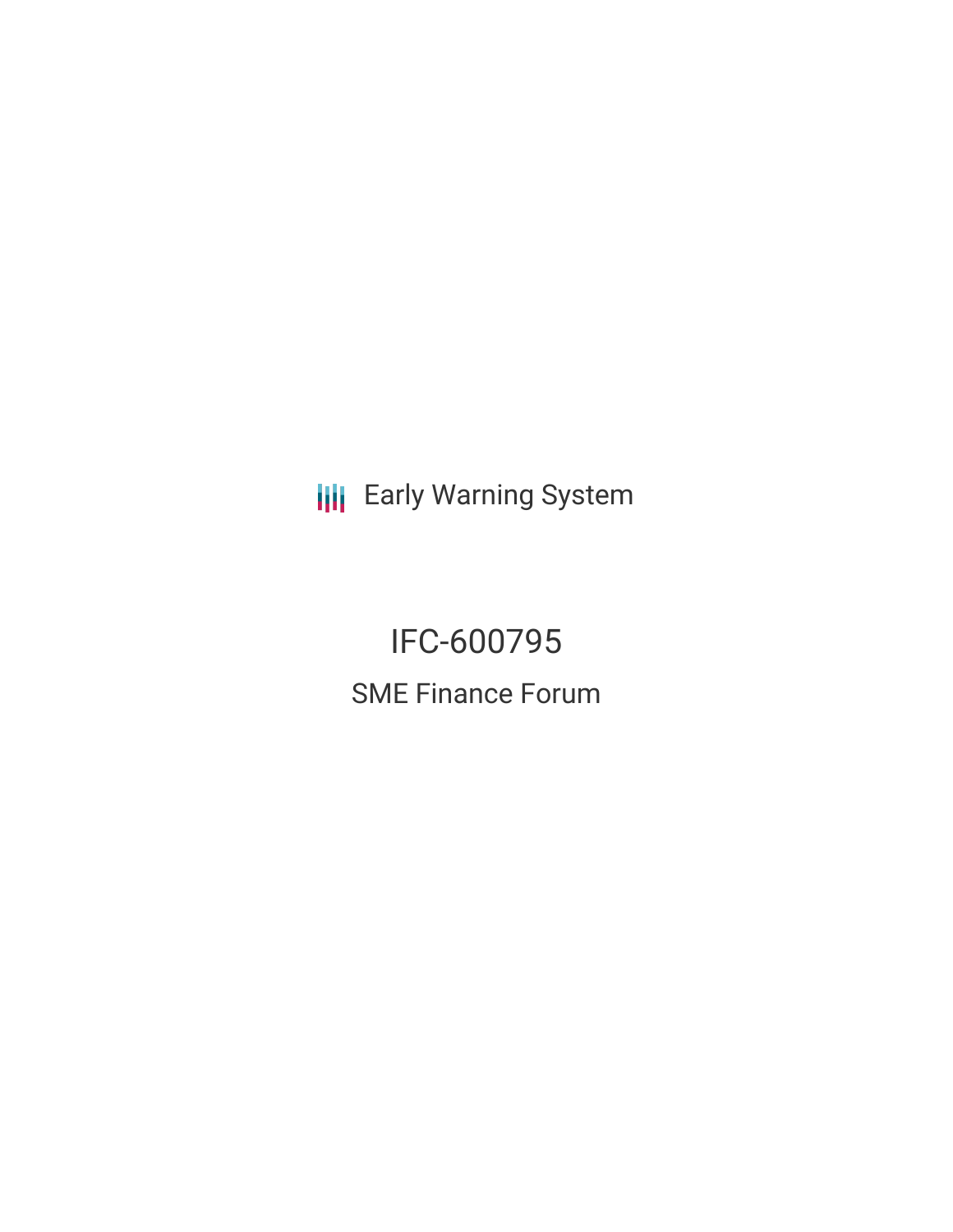# **Quick Facts**

| <b>Countries</b>               | United States of America                |
|--------------------------------|-----------------------------------------|
| <b>Financial Institutions</b>  | International Finance Corporation (IFC) |
| <b>Status</b>                  | Approved                                |
| <b>Bank Risk Rating</b>        | U                                       |
| <b>Voting Date</b>             | 2015-04-13                              |
| <b>Sectors</b>                 | Finance                                 |
| <b>Investment Type(s)</b>      | Loan                                    |
| <b>Investment Amount (USD)</b> | $$19.60$ million                        |
| <b>Loan Amount (USD)</b>       | $$19.60$ million                        |
| <b>Project Cost (USD)</b>      | $$19.60$ million                        |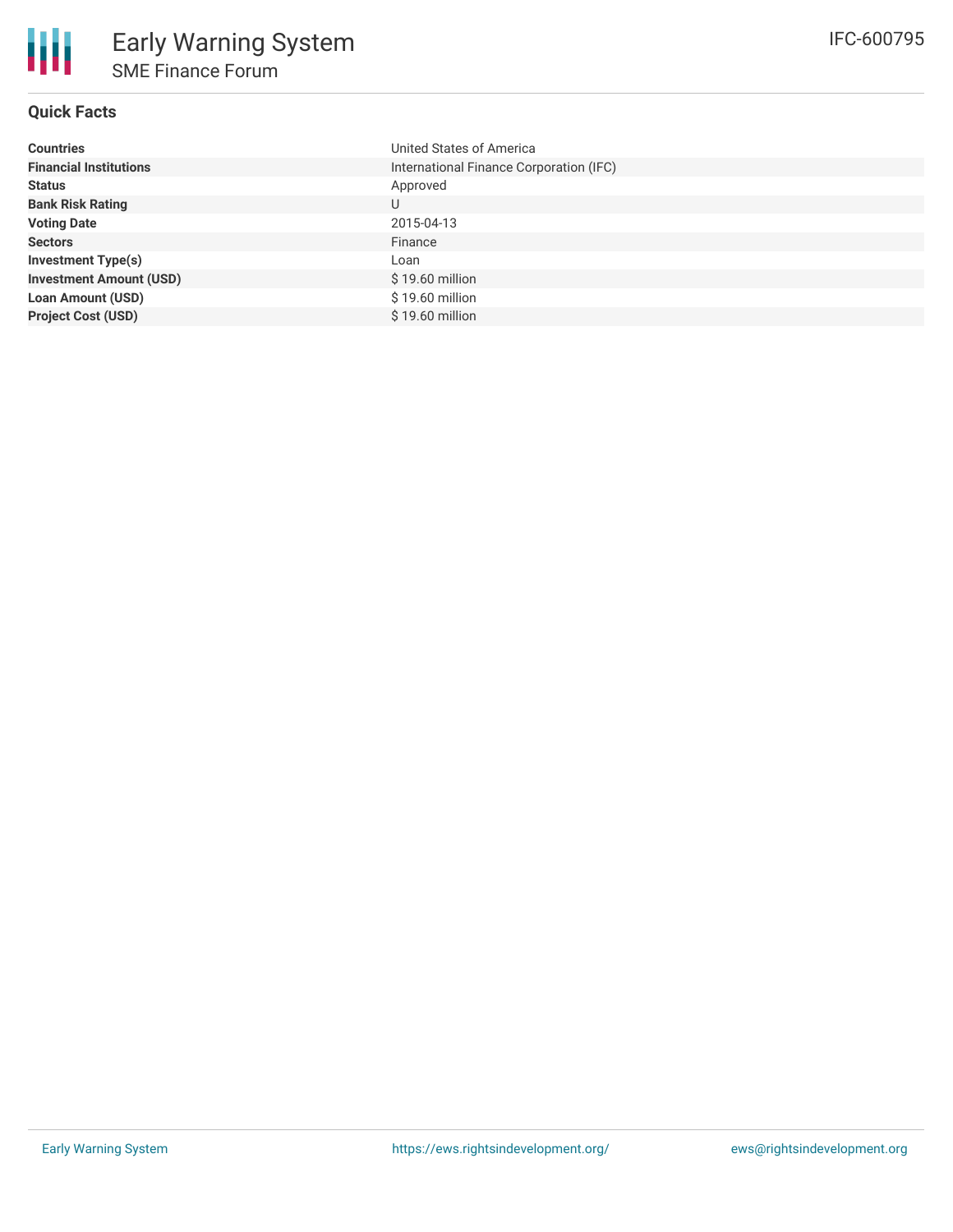## **Project Description**

According to IFC website, the SME Finance Forum was created by the G20 and managed by IFC, promotes knowledge sharing, good practice and networking in SME finance. Initially funded by some of the G20 countries and the Netherlands, the SME Finance Forum will be sustained as a membership association of financial institutions, fintech companies and development banks.

Further, the SME Finance Forum will become a global network of financial institutions that are committed to and will better serve the SMEs in emerging markets. The said forum aims to promote the sharing and adoption of knowledge and good practices in SME finance among its members through virtual and face-to-face knowledge events and networking events. By the end of the two-year project life cycle, the Forum expects to have at least 110 members and receive a total membership dues of at least \$2 million which will then be used to provide more services to the members.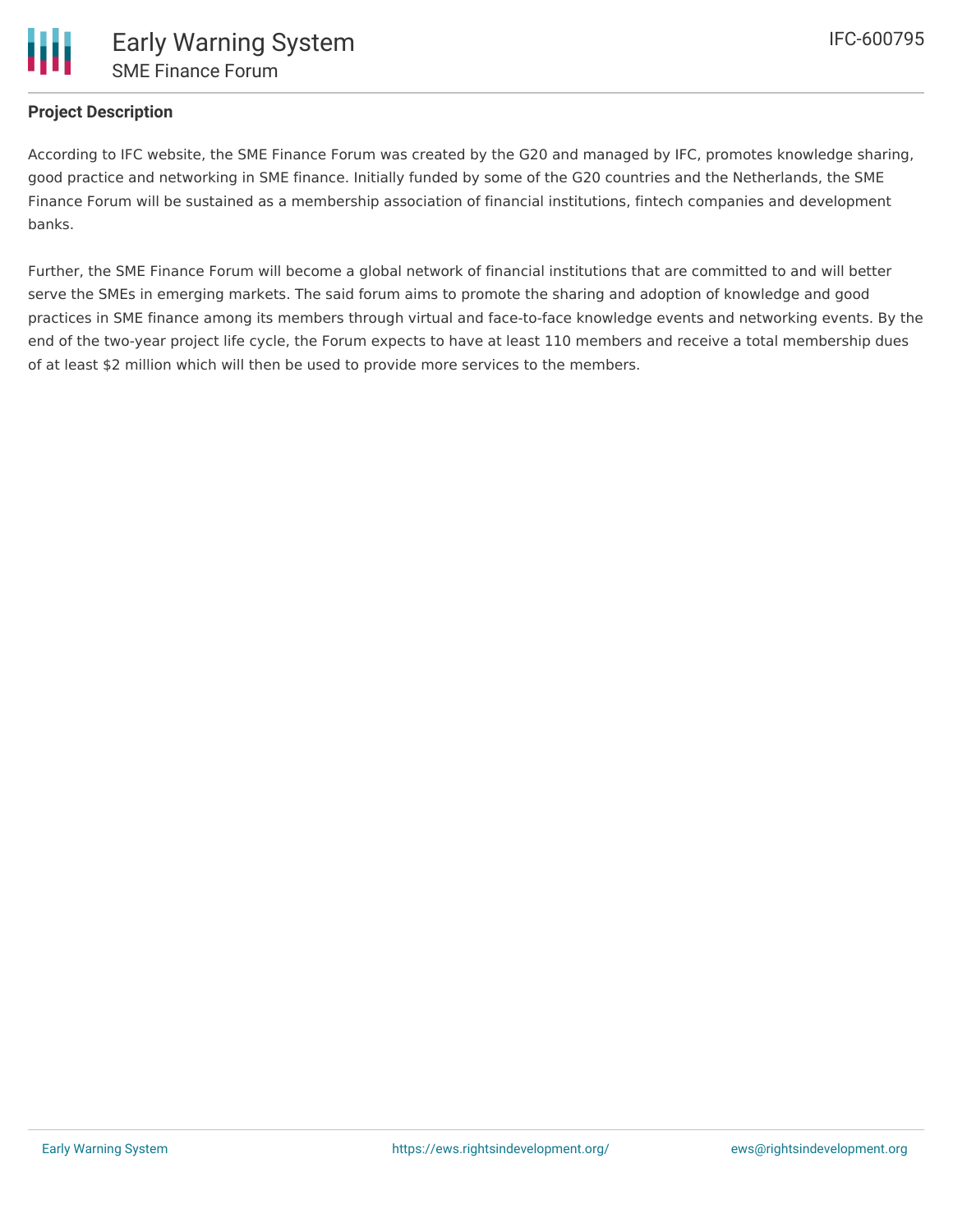

### **People Affected By This Project**

The SME Finance Forum will become a global network of financial institutions that are committed to and will better serve the SMEs in emerging markets. The Forum aims to promote the sharing and adoption of knowledge and good practices in SME finance among its members through virtual and face-to-face knowledge events and networking events. By the end of the twoyear project life cycle, the Forum expects to have at least 110 members and receive a total membership dues of at least \$2 million which will then be used to provide more services to the members.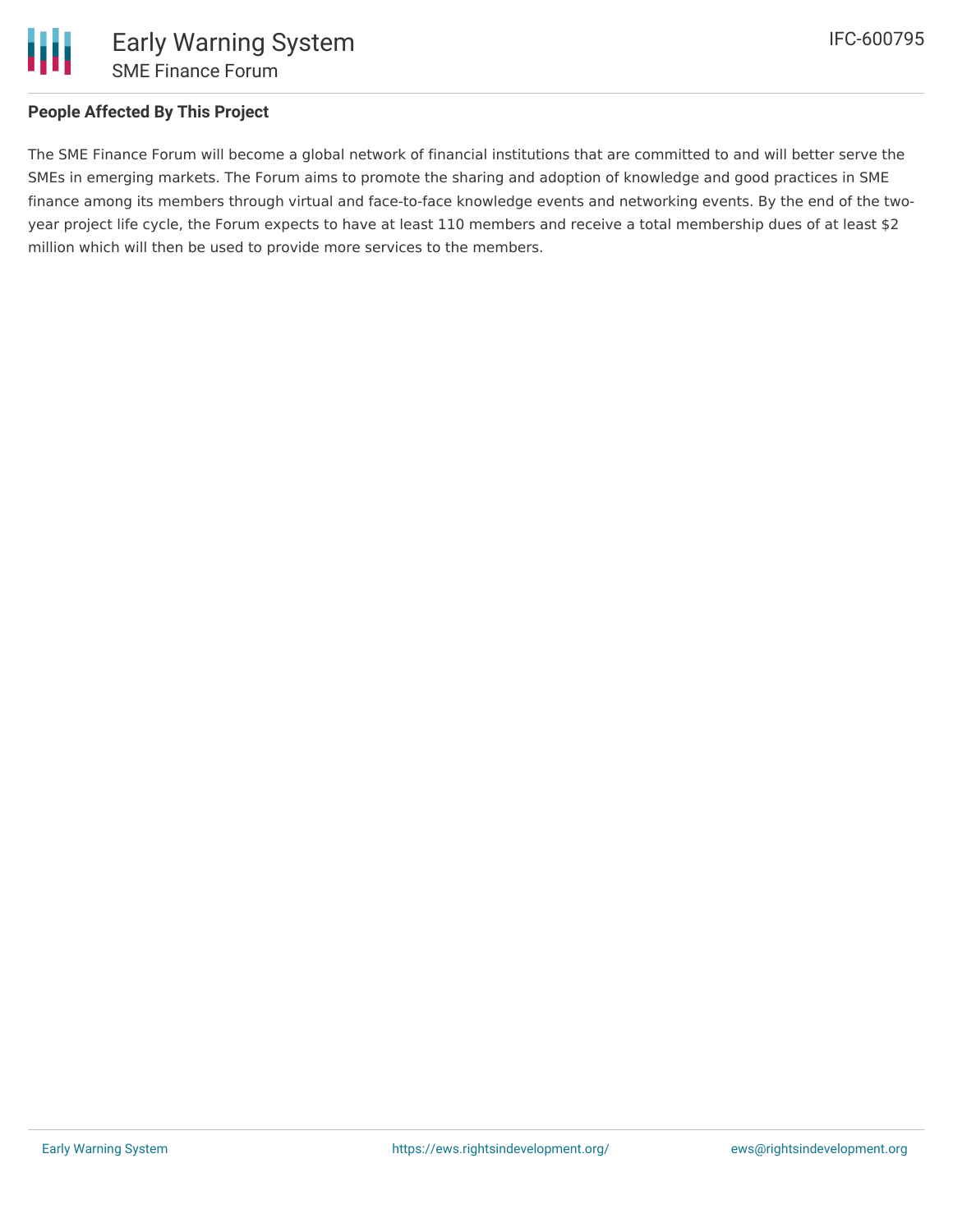• International Finance Corporation (IFC)

Estimated Total Budget: \$19,634,638.00